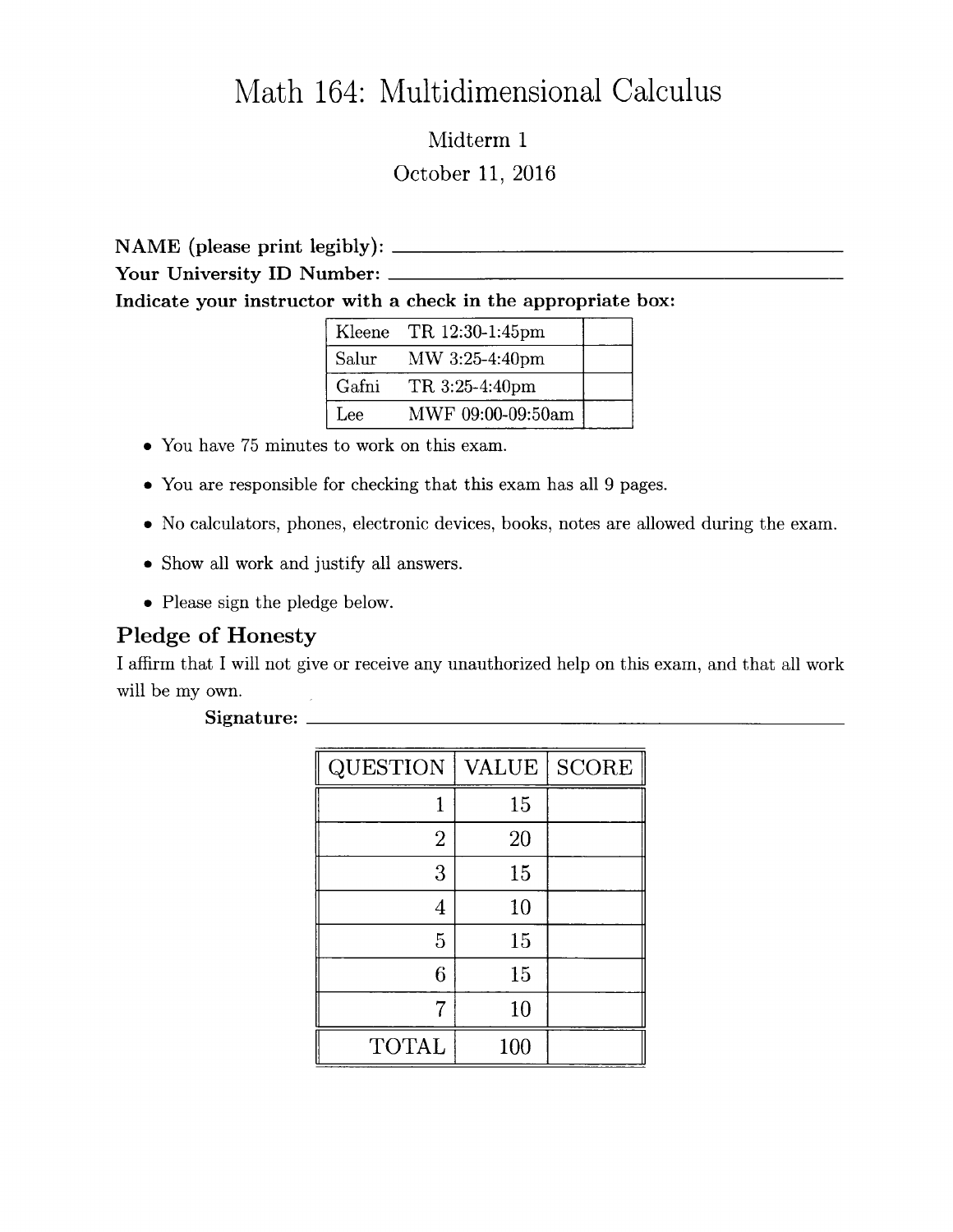(a) Compute the scalar projection of  $b$  onto  $c$ .

$$
Comp_c(b) = \frac{b \cdot c}{|c|} = \frac{1+0+1}{\sqrt{1+4+1}} = \frac{2}{\sqrt{b}}
$$

(b) Find the angle between  $a$  and  $b$ .



(c) A vector 
$$
v = 5, y, z >
$$
 satisfies  $a \cdot v = b \cdot v = c \cdot v$ . Find y and z.

$$
0.0 = 5
$$
\n
$$
b.0 = 5 - z
$$
\n
$$
c.0 = 5 + 2y - z
$$
\n
$$
\vec{v} = (5, 0, 0)
$$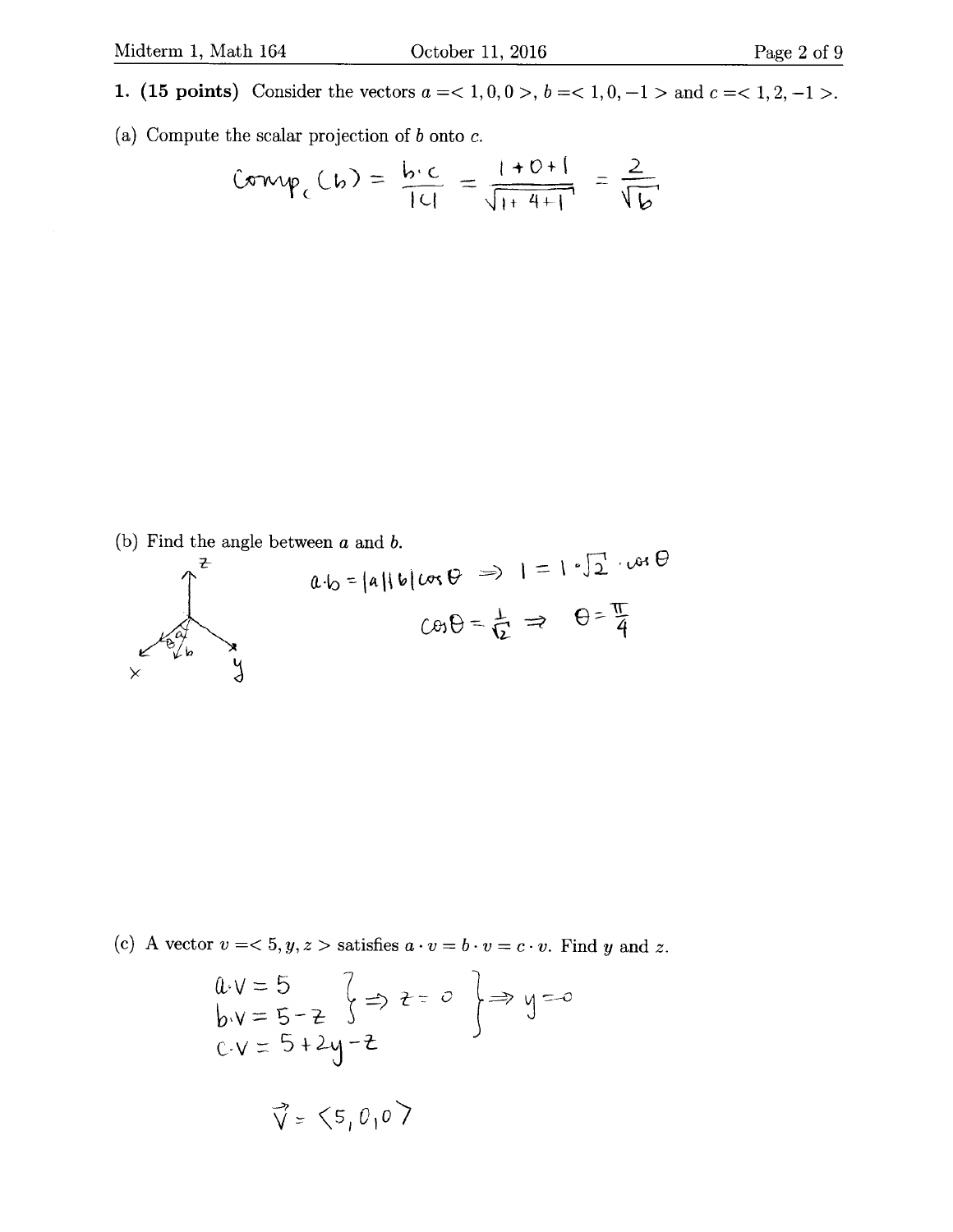- 2. (20 points) Consider the four points  $P(0,1,5), Q(1,2,8), R(2,-1,0)$ , and  $S(1,2,3)$
- (a) Find an equation for the plane that passes through points P, Q, and R.

$$
\vec{a} = \vec{p} \vec{g} = (1, 1, 3)
$$
\n
$$
\vec{a} = \vec{p} \vec{g} = (1, 1, 3)
$$
\n
$$
\vec{b} = \vec{f} \vec{R} = (2, -2, -5)
$$
\n
$$
\vec{b} = (\vec{a} - 2, -2, -5)
$$
\n
$$
\vec{b} = (\vec{a} - 2, -2, -5)
$$
\n
$$
\vec{b} = (\vec{a} - 2, -2, -5)
$$
\n
$$
\vec{b} = (\vec{a} - 2, -2, -5)
$$
\n
$$
\vec{b} = (\vec{a} - 2, -2, -5)
$$
\n
$$
\vec{b} = (\vec{a} - 2, -2, -5)
$$
\n
$$
\vec{b} = (\vec{a} - 2, -2, -5)
$$
\n
$$
\vec{b} = (\vec{a} - 2, -2, -5)
$$
\n
$$
\vec{b} = (\vec{a} - 2, -2, -5)
$$
\n
$$
\vec{b} = (\vec{a} - 2, -2, -5)
$$
\n
$$
\vec{b} = (\vec{a} - 2, -2, -5)
$$
\n
$$
\vec{b} = (\vec{a} - 2, -2, -5)
$$
\n
$$
\vec{b} = (\vec{a} - 2, -2, -5)
$$
\n
$$
\vec{b} = (\vec{a} - 2, -2, -5)
$$
\n
$$
\vec{b} = (\vec{a} - 2, -2, -5)
$$
\n
$$
\vec{b} = (\vec{a} - 2, -2, -5)
$$
\n
$$
\vec{a} = (\vec{a} - 2, -2, -5)
$$
\n
$$
\vec{a} = (\vec{a} - 2, -2, -5)
$$
\n
$$
\vec{a} = (\vec{a} - 2, -2, -5)
$$
\n
$$
\vec{a} = (\vec{a} - 2, -2, -2, -5)
$$
\n
$$
\vec{a} = (\vec{a} - 2, -2, -2, -5)
$$
\n
$$
\vec{a} = (\vec{a} - 2, -2, -2, -5)
$$
\n
$$
\vec{a} = (\vec{a}
$$

(b) Find the area of the triangle with vertices  $P, Q$ , and R.

$$
\rho \frac{a}{R} = \frac{1}{2} \text{area of } \frac{1}{2} = \frac{1}{2} |\text{a}||\text{b}| \sin \theta
$$
  
=  $\frac{1}{2} |\text{a}x\text{b}|$   
=  $\frac{1}{2} |\text{b}x\text{b}|$   
=  $\frac{1}{2} |\text{b}x\text{b}|$ 

(c) Find the volume of the parallelepiped determined by  $P, Q, R$ , and S.  $vol(\sqrt{1+1}) = |\mathbf{C} \cdot (dx_0)| = |\langle 1, 1, -2 \rangle \cdot \langle 1, 1, -4 \rangle| = |1 + 1|^{-1}$  $\vec{C} = \vec{PS} = \langle 1, 1, -2 \rangle = \boxed{20}$ 

(d) Find the distance from S to the plane determined by  $P, Q$ , and R.

$$
D = \frac{20}{2\pi 138} = \frac{20}{\sqrt{138}}
$$
 80nc volume = D-area of 100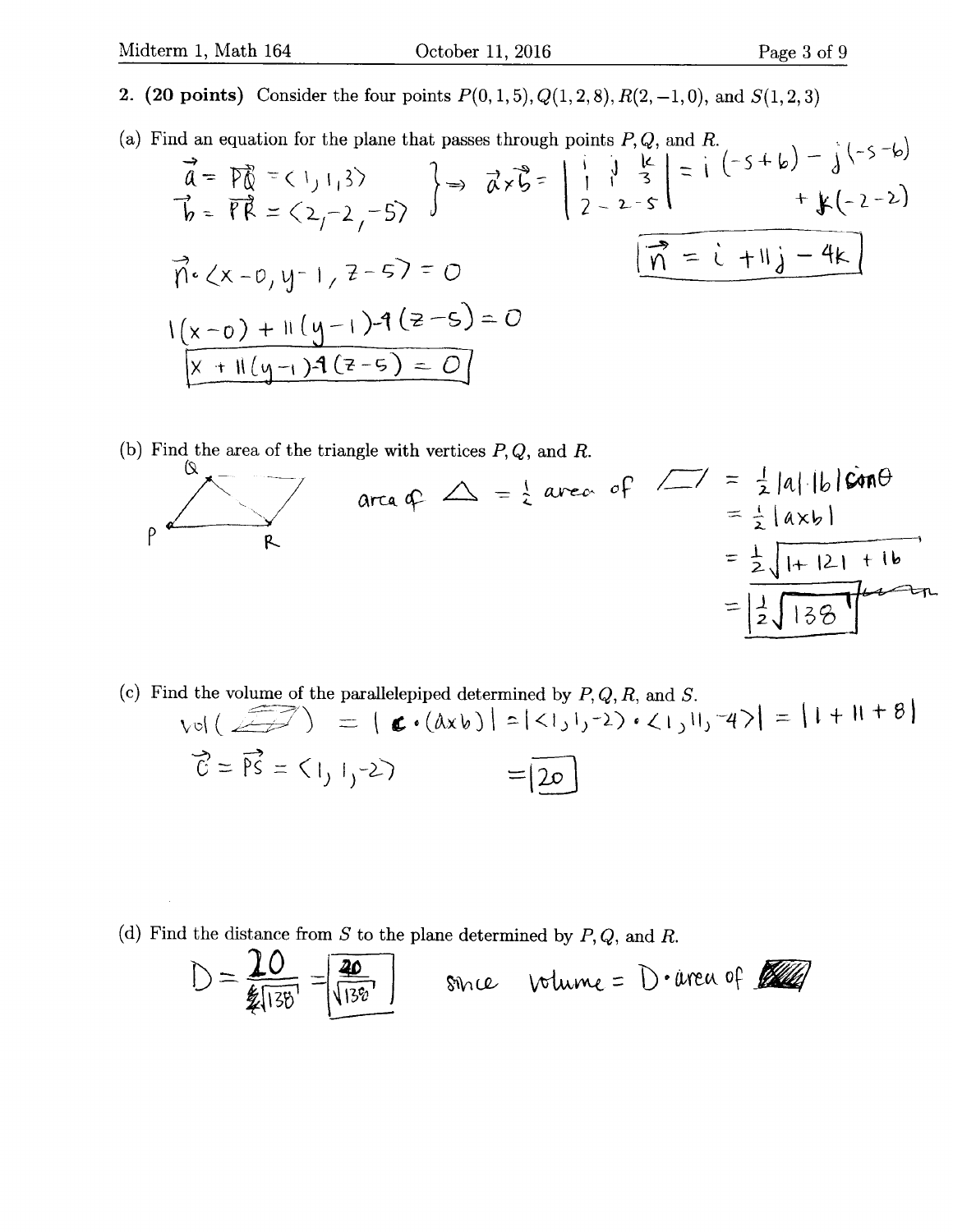3. (15 points) Let  $\ell_1$  be the line that passes through the points  $(1, -2, 3)$  and  $(2, 0, -1)$ , and let  $\ell_2$  be the line that passes through the point  $(3,1,2)$  and is perpendicular to the plane  $x+2y+4z=0.$ 

(a) Find symmetric and parametric equations for  $\ell_1$ . Clearly label each set as symmetric or parametric  $\frac{1}{1+\epsilon}$ 

$$
U_{1} = \begin{cases} x = 1 + 1 \\ y = -2 + 2t \\ z = 3 - 4t \end{cases}
$$
parametriz  

$$
x - 1 = \frac{y + 2}{2} = \frac{2 - 3}{-4}
$$
 symmetry

(b) Find symmetric and parametric equations for  $\ell_2$ . Clearly label each set as symmetric or parametric. parametric

$$
\mathcal{Q}_{2} = \begin{cases} \chi = 3 + 5 \\ \chi = 1 + 25 \\ 2 = 2 + 45 \end{cases} \text{seff} \qquad \vec{V}_{2} = \vec{n} = \langle 1, 2, 4 \rangle
$$
  

$$
\chi - 3 = \frac{y-1}{2} = \frac{2-2}{4}
$$

(c) Are these lines intersecting, parallel, or skew? Briefly explain your answer.  $1+t=3+5 \Rightarrow t=9+2=0$   $5-2$   $\Rightarrow$  4:3 $\frac{3}{2}$  on parallel since vi  $-2+2+$  = 1+2s => 2(t-s) = 3 J no solve measured to V; " hot intersecting because even the first two  $\frac{1}{100}$ Sken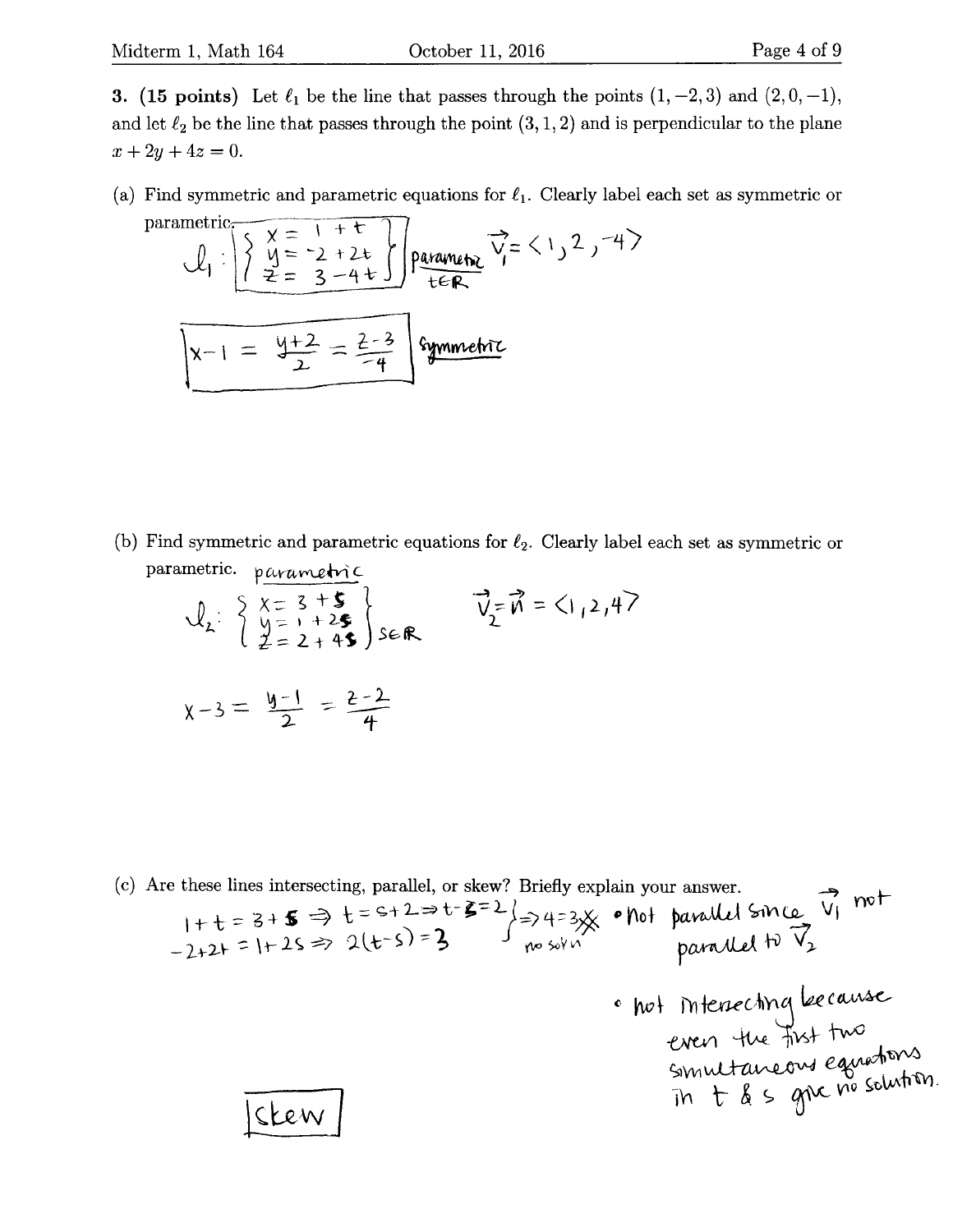- 4. (10 points) Consider the curve  $\mathbf{r}(t) = 2t\mathbf{i} + (3 t)\mathbf{j} 2t\mathbf{k}$ .
- (a) Find the arc length of the curve between  $t = 0$  and  $t = 1$ .

$$
AL = \int_0^1 \sqrt{(2)^2 + (-1)^2 + (-2)^2} dt = \int_0^1 \sqrt{9} dt = 3 \pm \frac{1}{6} = 3
$$

$$
\Gamma'(t) = 2i - j - 2k
$$
  

$$
|\Gamma'(t)| = \sqrt{(2)^2 + (-1)^2 + (-2)^2}
$$

(b) Reparametrize the curve in terms of arc length s measured from  $t = 0$  in the direction of increasing t.  $\lambda$ 

$$
S(t) = \int_{0}^{t} |r'(t)| dt = \int_{0}^{t} 3 dt = 3t \implies t = t(s) = \frac{s}{3}
$$
  
so  $\vec{r}(t) = 2(\frac{s}{3})\vec{l} + (3 - \frac{s}{3})\vec{j}$   
-2( $\frac{s}{3}$ ) $\vec{l}$   
-2( $\frac{s}{3}$ ) $\vec{l}$   
-2( $\frac{s}{3}$ ) $\vec{l}$   
-2( $\frac{s}{3}$ ) $\vec{l}$   
- $\frac{2}{3} \vec{s} \vec{l} + (3 - \frac{s}{3})\vec{j}$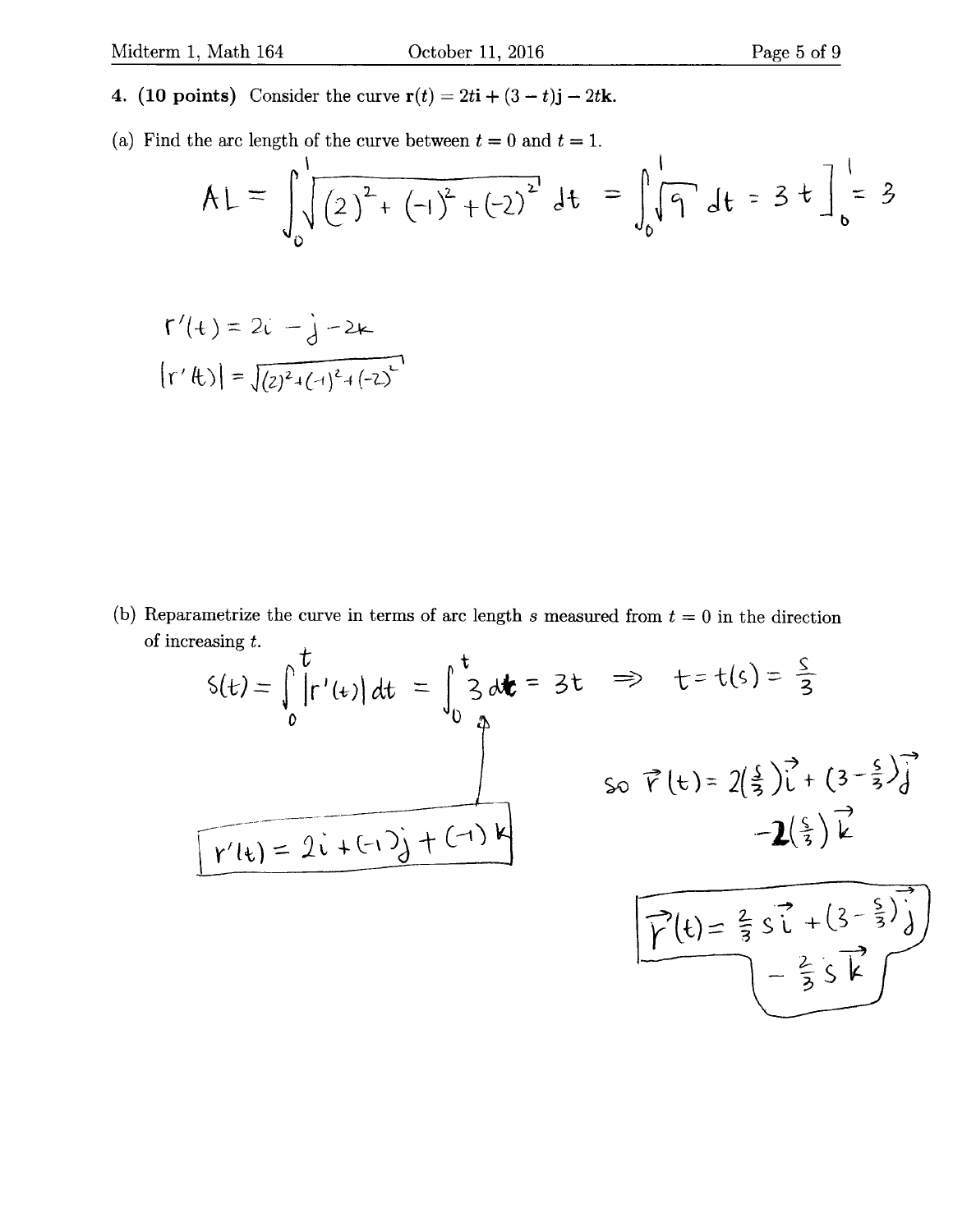- 5. (15 points) Consider the curve  $\mathbf{r}(t) = \cos 2t\mathbf{i} + \sin 2t\mathbf{j} + 2t\mathbf{k}$ .
- (a) Find the unit tangent vector  $\mathbf{T}(t)$ .

$$
\vec{T}(t) = \frac{r'(t)}{|r'(t)|} = \frac{-2sin(2t)i + 2cos2t j + 2k}{\sqrt{4sin^2(2t) + 4cos^2 2t + 4}}
$$

$$
= \frac{-2sin(2t)i + 2cos2t j + 2k}{\sqrt{4 + 4}}
$$

$$
= \frac{1}{12}(-sin(2t)i + cos(2t)j + k)
$$

(b) Find the curvature  $\kappa(t)$ . Recall the curvature formula  $\kappa(t) = \frac{|\mathbf{T}'(t)|}{|\mathbf{r}'(t)|}$ .

$$
k(t) = \frac{\sqrt{2}}{2\sqrt{2}} = \boxed{\frac{1}{2}}
$$

$$
T'(t) = \frac{1}{\sqrt{2}} \left( -2\cos(2t) \vec{i} + 2\sin(2t) \vec{j} + 0\vec{k} \right)
$$
  

$$
|T'(t)| = \frac{1}{\sqrt{2}} \sqrt{4(\cos^2(4) + \sin^2(4))} = \frac{2}{\sqrt{2}} = |\sqrt{2}|
$$
  

$$
|r'(t)| = |\overline{2\sqrt{2}}|
$$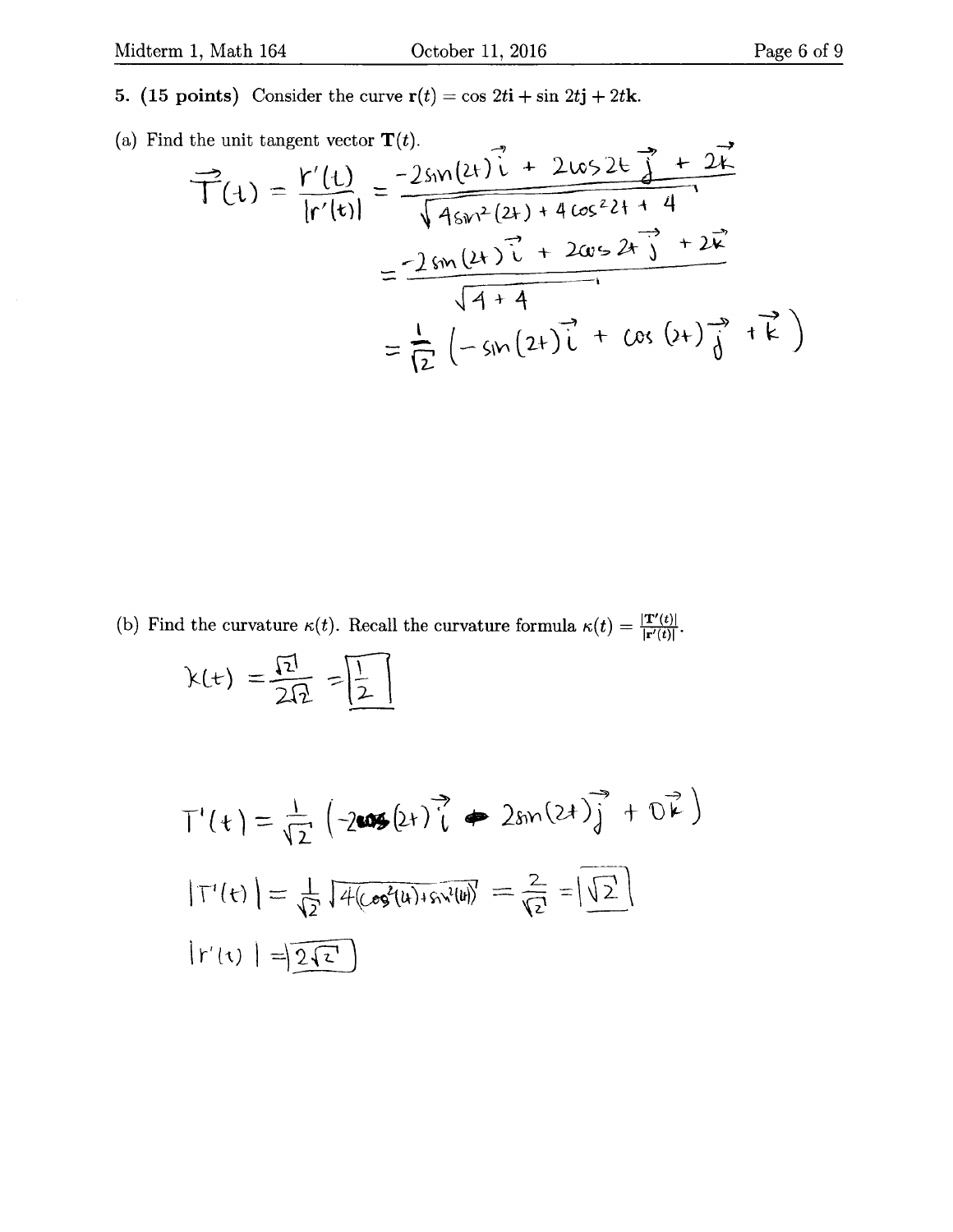## 6. (15 points) A gun has a muzzle speed of 80 meters per second.  $\theta$

 $\hat{i}$ (a) Assuming projectile motion, find the position function  $r(t)$ . Neglect air resistance and use  $g = 9.8m/sec^2$  as the acceleration of gravity.

$$
\vec{a}(t) = 0\hat{j} - 9.8\hat{j} = 60, -9.8
$$
\n
$$
\vec{v}(t) = 60, -9.87t + 600000, 600000
$$
\n
$$
\vec{v}(t) = 60, -9.87t + 600000, 6000000
$$
\n
$$
\vec{v}(t) = 60, -9.97t^2 + 600000, 60000000
$$
\n
$$
\vec{v}(t) = 60, -9.97t^2 + 600000, 60000000
$$

(b) What angle of elevation should be used to hit an object 200 meters away?

$$
\Gamma_{x} = 80 \text{ us } \theta \text{ t} \text{ and } \Gamma_{y} = -4.9 \text{ t}^{2} + 80 \text{ s m} \theta \text{ t} = 0
$$
  
\n
$$
50 \text{ } 200 = \frac{80 \text{ us } \theta \cdot 80 \text{ s m} \theta}{4.9}
$$
  
\n
$$
\frac{200 \cdot 4.9}{80^{2}} = 600 \text{ cm} \theta = \frac{1}{2} \text{ s m} \theta
$$
  
\n
$$
\frac{400 \cdot 4.9}{80^{2}} = 902 \theta
$$
  
\n
$$
\frac{1}{2} \arcsin\left(\frac{400 \cdot 4.9}{80^{2}}\right) = \theta
$$

<sub>2</sub>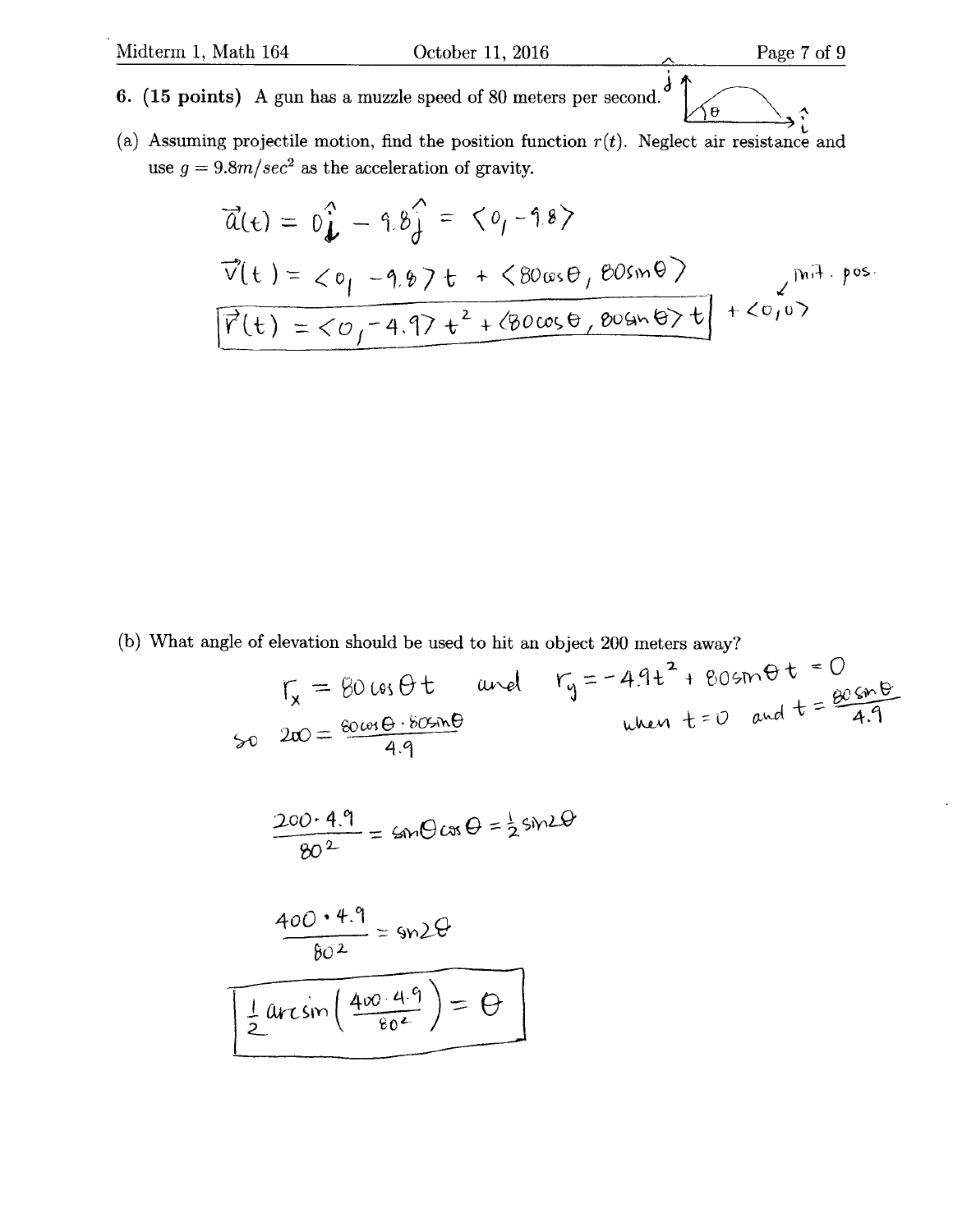7. (10 points) Evaluate the limit or show that it does not exist.

(b) 
$$
\lim_{(x,y)\to(0,0)}\frac{x^3+5y^3}{x^2+y^2}
$$

Hint: Use polar coordinates:  $x = r \cos \theta$ ,  $y = r \sin \theta$ .

$$
\frac{r^{3}cos^{3}\theta + 5r^{3}sin^{3}\theta}{r^{2}cos^{2}\theta + sin^{2}\theta} = \frac{r^{2}cos^{3}\theta + 5r^{3}sin^{3}\theta}{r^{2}} =
$$
  

$$
r^{2}(cos^{2}\theta + 5rsin^{3}\theta) = r (cos^{3}\theta + 5sin^{3}\theta) - 0 cosr + 0
$$
  

$$
tan\theta
$$